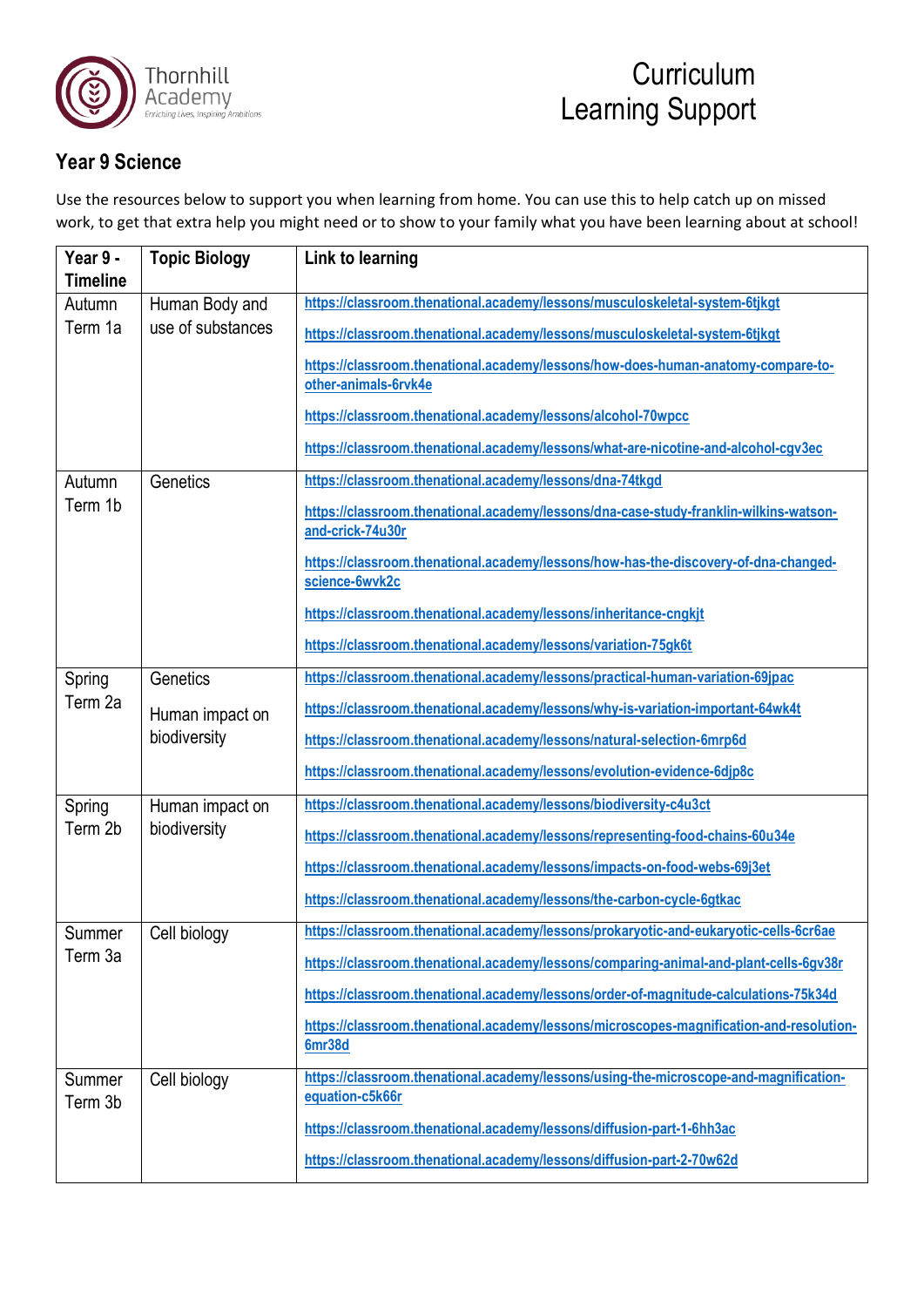

## **Curriculum** Learning Support

|  | https://classroom.thenational.academy/lessons/osmosis-6wu3jd                    |
|--|---------------------------------------------------------------------------------|
|  | https://classroom.thenational.academy/lessons/cell-biology-review-part-1-60ukgt |
|  | https://classroom.thenational.academy/lessons/cell-biology-review-part-2-61h62t |

| Year 9 -<br><b>Timeline</b> | <b>Topic Chemistry</b>    | Link to learning                                                                                                  |
|-----------------------------|---------------------------|-------------------------------------------------------------------------------------------------------------------|
| Autumn                      | Atoms & periodic<br>table | https://classroom.thenational.academy/lessons/elements-c4rkje                                                     |
| Term 1a                     |                           | https://classroom.thenational.academy/lessons/atomic-structure-6crk8d                                             |
|                             |                           | https://classroom.thenational.academy/lessons/development-of-the-atomic-model-6crp2t                              |
|                             |                           | https://classroom.thenational.academy/lessons/electron-configuration-and-the-periodic-<br>table-61jp4c            |
|                             |                           | https://classroom.thenational.academy/lessons/electron-configuration-c5k36r                                       |
| Autumn                      | Acid reactions            | https://classroom.thenational.academy/lessons/acids-and-metals-6rv68d                                             |
| Term 1b                     |                           | https://classroom.thenational.academy/lessons/acids-and-metal-oxides-70w36t                                       |
|                             |                           | https://classroom.thenational.academy/lessons/acids-and-metal-carbonates-68v3gt                                   |
| Spring                      | Rates of reaction         | https://classroom.thenational.academy/lessons/what-is-a-rate-6crp4e                                               |
| Term 2a                     |                           | https://classroom.thenational.academy/lessons/reaction-rate-graphs-71jk6c                                         |
|                             |                           | https://classroom.thenational.academy/lessons/the-effect-of-surface-area-70upar                                   |
|                             |                           | https://classroom.thenational.academy/lessons/the-effect-of-concentration-c4r68e                                  |
|                             |                           | https://classroom.thenational.academy/lessons/catalysts-71hp6c                                                    |
| Spring                      | Bonding                   | https://classroom.thenational.academy/lessons/ionic-bonding-introduction-70wk4c                                   |
| Term 2b                     |                           | https://classroom.thenational.academy/lessons/further-ionic-bonding-6cu32c                                        |
|                             |                           | https://classroom.thenational.academy/lessons/covalent-bonding-65hpcc                                             |
|                             |                           | https://classroom.thenational.academy/lessons/simple-covalent-molecules-70v66e                                    |
|                             |                           | https://classroom.thenational.academy/lessons/metallic-bonding-cdjk0e                                             |
| Summer                      | Pure & impure             | https://classroom.thenational.academy/lessons/what-makes-something-pure-crv3ge                                    |
| Term 3a                     |                           | https://classroom.thenational.academy/lessons/what-makes-something-a-mixture-61j38e                               |
|                             |                           | https://classroom.thenational.academy/lessons/how-can-we-separate-mixtures-into-pure-<br>substances-6hh3ce        |
|                             |                           | https://classroom.thenational.academy/lessons/how-can-you-separate-a-mixture-of-sand-<br>salt-and-water-6rtpct    |
|                             |                           | https://classroom.thenational.academy/lessons/how-can-we-separate-river-water-into-<br>separate-substances-60tk0t |
| Summer                      | Pure & impure             | https://classroom.thenational.academy/lessons/distillation-75k62c                                                 |
| Term 3b                     |                           | https://classroom.thenational.academy/lessons/chromatography-cnk62r                                               |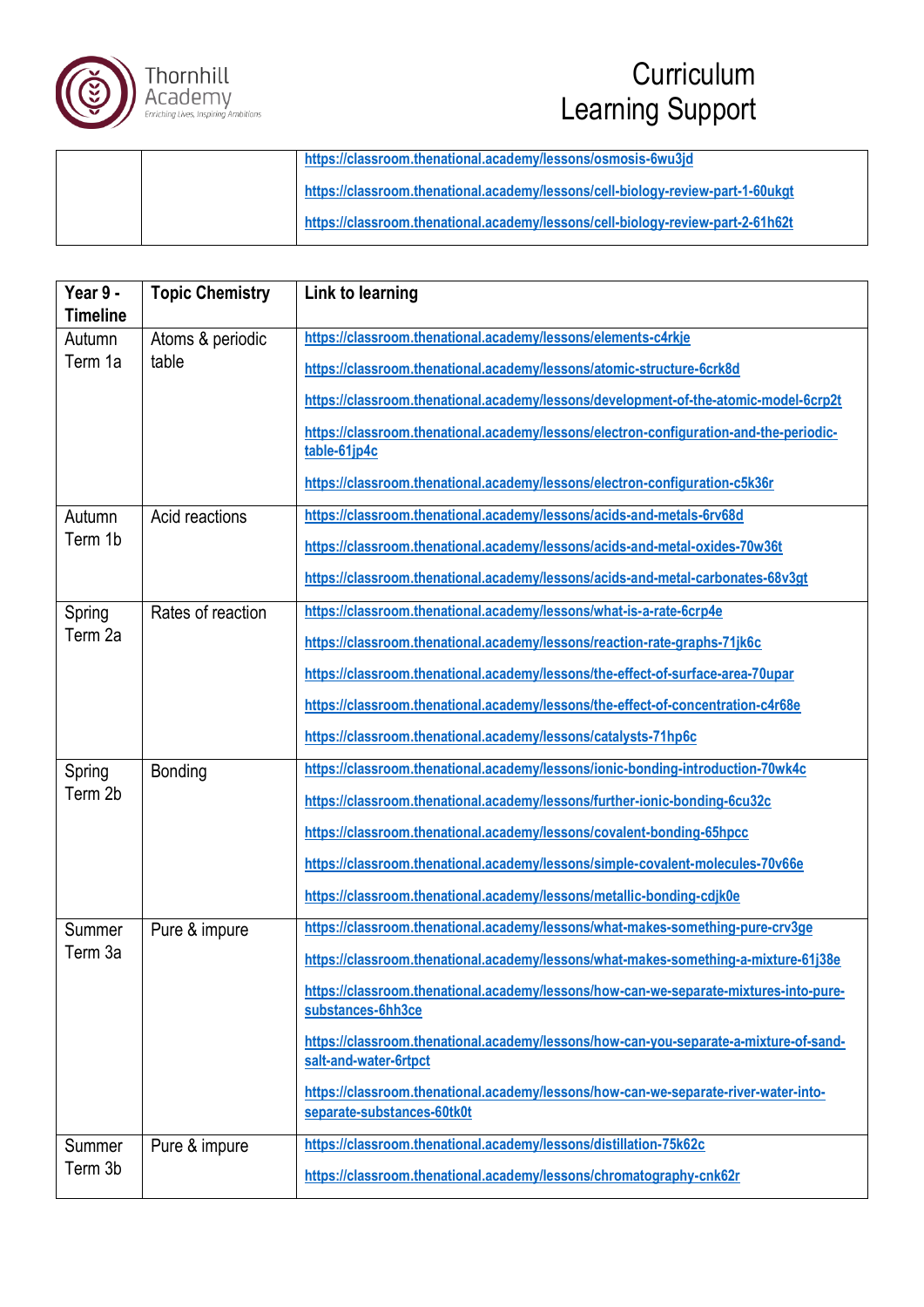

## **Curriculum** Learning Support

|  | https://classroom.thenational.academy/lessons/review-2-74v68r                         |
|--|---------------------------------------------------------------------------------------|
|  | https://classroom.thenational.academy/lessons/case-study-of-masataka-taketsuru-c8vkgd |

| Year 9 -<br><b>Timeline</b> | <b>Topic Physics</b>       | Link to learning                                                                   |
|-----------------------------|----------------------------|------------------------------------------------------------------------------------|
| Autumn                      | Matter                     | https://classroom.thenational.academy/lessons/levers-and-pivots-ctipcd             |
| Term 1a                     |                            | https://classroom.thenational.academy/lessons/moments-and-balance-part-1-60rkcr    |
|                             |                            | https://classroom.thenational.academy/lessons/work-done-part-1-ccwk6c              |
|                             |                            | https://classroom.thenational.academy/lessons/investigating-elastic-objects-60wket |
|                             |                            | https://classroom.thenational.academy/lessons/hookes-law-crr6at                    |
| Autumn                      | Matter                     | https://classroom.thenational.academy/lessons/pressure-6xgkgc                      |
| Term 1b                     |                            | https://classroom.thenational.academy/lessons/pressure-in-liquids-6xk6ce           |
|                             |                            | https://classroom.thenational.academy/lessons/atmospheric-pressure-6ww36c          |
|                             |                            | https://classroom.thenational.academy/lessons/density-c8uk4c                       |
|                             |                            | https://classroom.thenational.academy/lessons/floating-and-sinking-64wk4t          |
| Spring                      | Electricity in the         | https://classroom.thenational.academy/lessons/static-electricity-6rvkir            |
| Term 2a                     | home                       | https://classroom.thenational.academy/lessons/energy-in-the-home-70vkjt            |
|                             |                            | https://classroom.thenational.academy/lessons/power-and-energy-chh6ar              |
|                             |                            | https://classroom.thenational.academy/lessons/domestic-electricity-c4rp8t          |
| Spring                      | Electricity in the<br>home | https://classroom.thenational.academy/lessons/circuits-65hk6d                      |
| Term 2b                     |                            | https://classroom.thenational.academy/lessons/current-and-series-circuits-68r6ad   |
|                             |                            | https://classroom.thenational.academy/lessons/current-and-parallel-circuits-74rk8d |
|                             |                            | https://classroom.thenational.academy/lessons/potential-difference-cmvkar          |
| Summer                      | Forces & motion            | https://classroom.thenational.academy/lessons/forces-an-introduction-cgwk0d        |
| Term 3a                     |                            | https://classroom.thenational.academy/lessons/weight-mass-and-gravity-74t32d       |
|                             |                            | https://classroom.thenational.academy/lessons/momentum-64r6ad                      |
|                             |                            | https://classroom.thenational.academy/lessons/distance-time-graphs-68rp8c          |
|                             |                            | https://classroom.thenational.academy/lessons/acceleration-60r3ar                  |
| Summer                      | Forces & motion            | https://classroom.thenational.academy/lessons/acceleration-60r3ar                  |
| Term 3b                     |                            | https://classroom.thenational.academy/lessons/velocity-time-graphs-6wr3gr          |
|                             |                            | https://classroom.thenational.academy/lessons/stopping-distance-6wvk4c             |
|                             |                            | https://classroom.thenational.academy/lessons/collisions-and-car-safety-crwkce     |